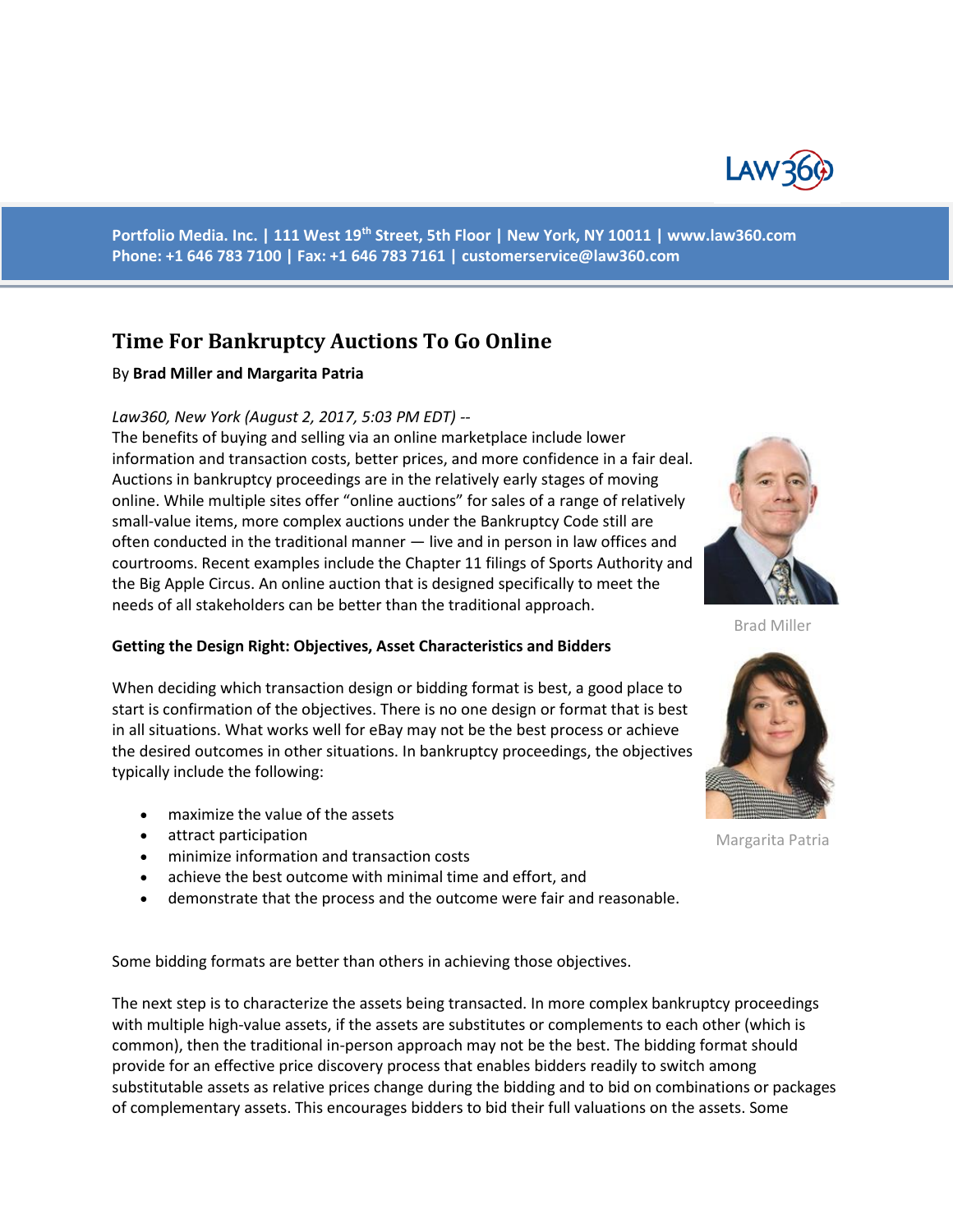auction designs are better than others at inducing bidders to bid their full valuations when there are multiple assets.

The third step considers the potential bidders. What would motivate bidders to participate? Is there a range of sophistication among them? How many bidders could be encouraged to participate? Another factor to consider is the extent to which the assets are considered "common value" versus "private value" assets. Common value is present when the uncertain value of an asset is correlated among the bidders, while private value arises when the value of an asset to a bidder is independent of the asset's value to other bidders. There would be no need for an auction absent uncertainty in the value of the assets and who values them the most. Common value gives rise to the "winner's curse" problem: in order to avoid the risk of paying above-market prices and regretting being the winning bidder, bidders tend to bid conservatively rather than to their full valuations. This can result in winning prices that are lower than they could be and in winning bidders who do not value the assets the most. Thus, the bidding format needs to mitigate the winner's curse problem. Some formats are better than others at addressing the winner's curse.

Once the factors above have been determined, the best bidding format can be recommended. For more complex bankruptcy auctions, a structured form of iterative, round-by-round bidding normally is best. There are many ways to implement such auctions, but we suggest that some online auction implementations are better than other auction alternatives at encouraging and making it easier for bidders to express their maximum willingness and ability to pay for assets.

## **Auction Rules**

The rules of the auction should be specified ahead of time and enforced equally for all bidders. All participants should have equal access to information, there should be no ambiguity as to what the bidders are bidding on, and all bidders should be given the opportunity to bid on the same assets under the same terms and conditions. (The assets or terms and conditions can change during the bidding, so long as all active bidders have the opportunity to bid on the new assets and terms and conditions.) Otherwise, bidders may be motivated to game and manipulate the process, and it cannot be demonstrated that maximum value was achieved once the auction is over. Bidders' efforts should be focused on determining the maximum price they are willing to pay, not on finding loopholes in the process or outguessing and outmaneuvering their bidding competition. A bidder wins simply because no other bidder was willing to pay a price as high as the winning bidder for what the winning bidder was bidding on.

## **The Mechanics of Moving to an Auction Online**

We suggest that a well-designed online auction process for more complex bankruptcy auctions are better-suited than the traditional in-person approach. As part of an effective online auction process, an information website should be set up as a central source of information equally accessible to interested parties. Documents, rules, schedule, background information, frequently asked questions, registration and contact information are typical of the content, which can be updated easily. Registered users can be notified of updates and reminders of deadlines. If necessary, some content can be made available only to registered users who have been provided login credentials.

The bidder qualification process also can utilize a secure, private portal in which prospective bidders can indicate their interest and provide documentation required to meet the qualification criteria. The portal helps to streamline the process and avoid errors and delays. The same portal also can be used to upload